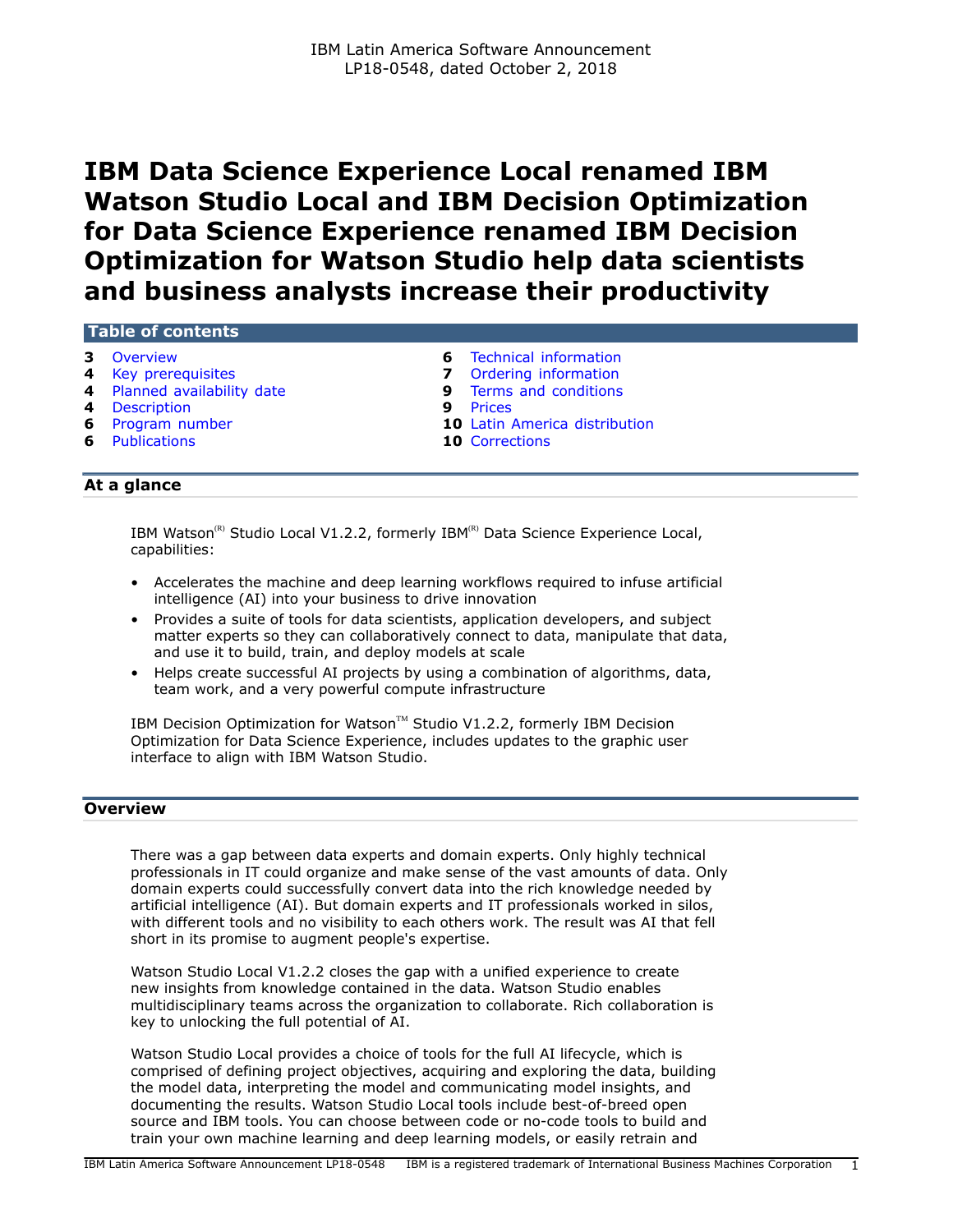customize pretrained Watson APIs. Use the rich capabilities and controls to fine tune models and automate the feedback loop of models so they become smarter, over time, and continually adapt to changing conditions.

Decision Optimization for Watson Studio provides an environment for optimization developers through the use of the model builder or the Python API in Notebooks. The graphical user interface is updated so it is consistent with Watson Studio Local.

Organizations can deploy their models in production using Watson Machine Learning local capabilities. This was previously achieved using Data Science Experience Local Model Management and Deployment. The result is a Representational State Transfer (REST) endpoint available for integration in business applications.

#### **Key prerequisites**

Watson Studio Local can be deployed in three or nine physical or virtual server configurations on a variety of  $Linux^{\scriptscriptstyle\text{\tiny{(R)}}}$  operating systems. It supports multiple browsers. For additional information, see the [Technical information](#page-5-0) section.

Decision Optimization for Watson Studio requirements:

- IBM Data Science Experience Local
- Three-node or nine-node physical or virtual server configurations on x86-64 systems
- Red Hat Enterprise Linux Server 7.0 (x86-64) or a Linux on Power<sup>(R)</sup> operating system

#### **Planned availability date**

October 2, 2018

# **Offering ID numbers**

# **Find client references**

Client references are a known sales advantage to win new business. IBM Client Success Central (CSC) contains up-to-date references listed by products, services, and solutions. In a matter of seconds, you can find valuable references from all geographies, industries, and other selectable criteria.

For the latest reference materials, see the [IBM Client Success Central](https://rv.roinnovation.com/IBM/HomeV3.aspx) portal or access it from the new Reference Requests section within an IBM SalesConnect opportunity record.

You should also submit new references through CSC so that others can reference your clients' successful experiences.

#### **Marketing information**

#### **Marketing channels**

- IBM Sales Specialists
- IBM Digital Sales Centers
- IBM authorized Business Partners
- IBM Marketplace

#### **Field support**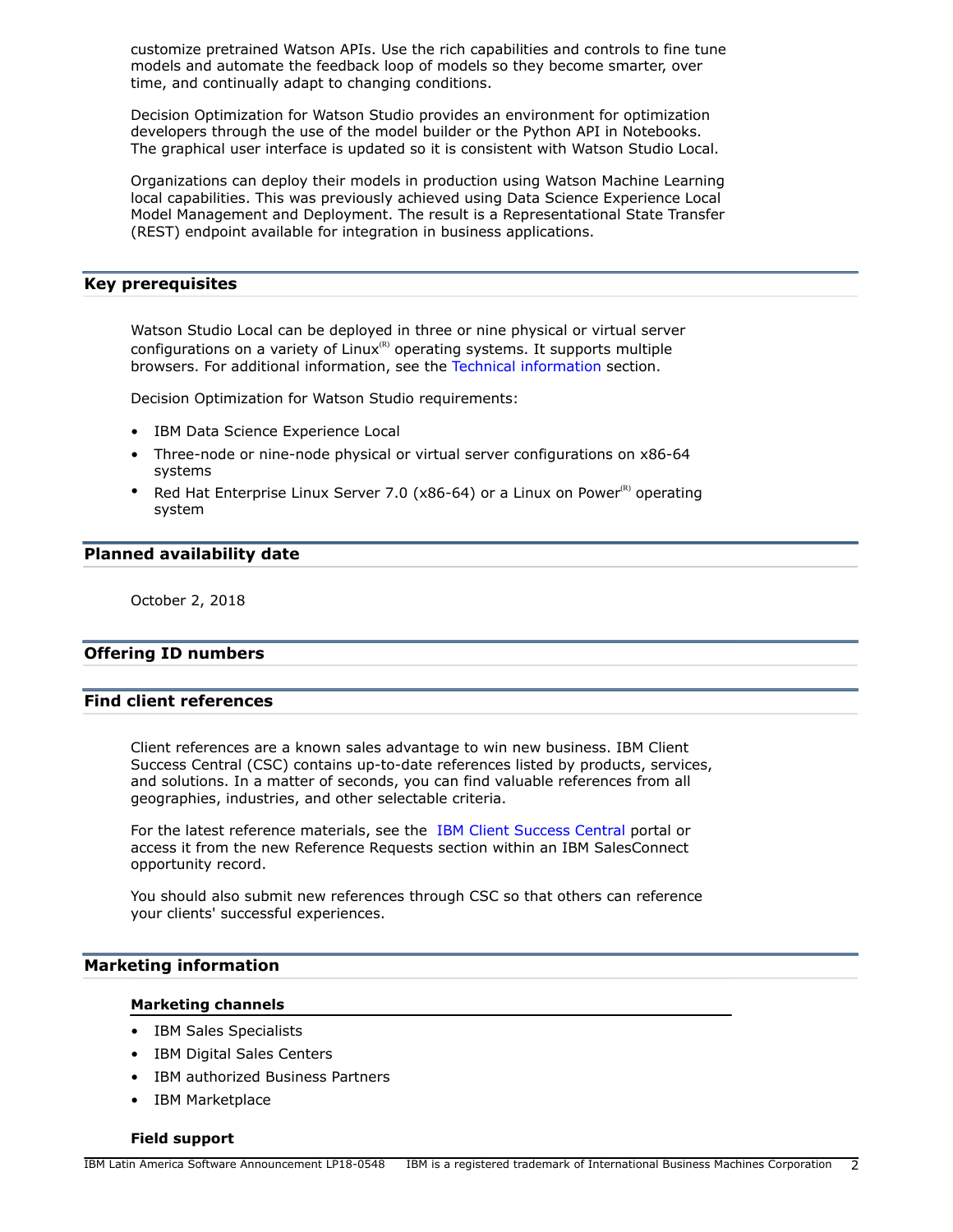Not applicable.

#### **Configurator information**

The following configurator aid will support this announcement:

| <b>Configurator aid</b> | Date available |
|-------------------------|----------------|
| None                    | Not applicable |

# **Business Partner terms and conditions**

See the relevant product exhibits on the [IBM Product Groups and Exhibits](https://www.ibm.com/partnerworld/page/partnerworld-exhibits) page of the IBM PartnerWorld $^{(R)}$  website.

# **At a glance**

IBM Watson<sup>(R)</sup> Studio Local V1.2.2, formerly IBM<sup>(R)</sup> Data Science Experience Local, capabilities:

- Accelerates the machine and deep learning workflows required to infuse artificial intelligence (AI) into your business to drive innovation
- Provides a suite of tools for data scientists, application developers, and subject matter experts so they can collaboratively connect to data, manipulate that data, and use it to build, train, and deploy models at scale
- Helps create successful AI projects by using a combination of algorithms, data, team work, and a very powerful compute infrastructure

IBM Decision Optimization for Watson™ Studio V1.2.2, formerly IBM Decision Optimization for Data Science Experience, includes updates to the graphic user interface to align with IBM Watson Studio.

# <span id="page-2-0"></span>**Overview**

There was a gap between data experts and domain experts. Only highly technical professionals in IT could organize and make sense of the vast amounts of data. Only domain experts could successfully convert data into the rich knowledge needed by artificial intelligence (AI). But domain experts and IT professionals worked in silos, with different tools and no visibility to each others work. The result was AI that fell short in its promise to augment people's expertise.

Watson Studio Local V1.2.2 closes the gap with a unified experience to create new insights from knowledge contained in the data. Watson Studio enables multidisciplinary teams across the organization to collaborate. Rich collaboration is key to unlocking the full potential of AI.

Watson Studio Local provides a choice of tools for the full AI lifecycle, which is comprised of defining project objectives, acquiring and exploring the data, building the model data, interpreting the model and communicating model insights, and documenting the results. Watson Studio Local tools include best-of-breed open source and IBM tools. You can choose between code or no-code tools to build and train your own machine learning and deep learning models, or easily retrain and customize pretrained Watson APIs. Use the rich capabilities and controls to fine tune models and automate the feedback loop of models so they become smarter, over time, and continually adapt to changing conditions.

Decision Optimization for Watson Studio provides an environment for optimization developers through the use of the model builder or the Python API in Notebooks. The graphical user interface is updated so it is consistent with Watson Studio Local.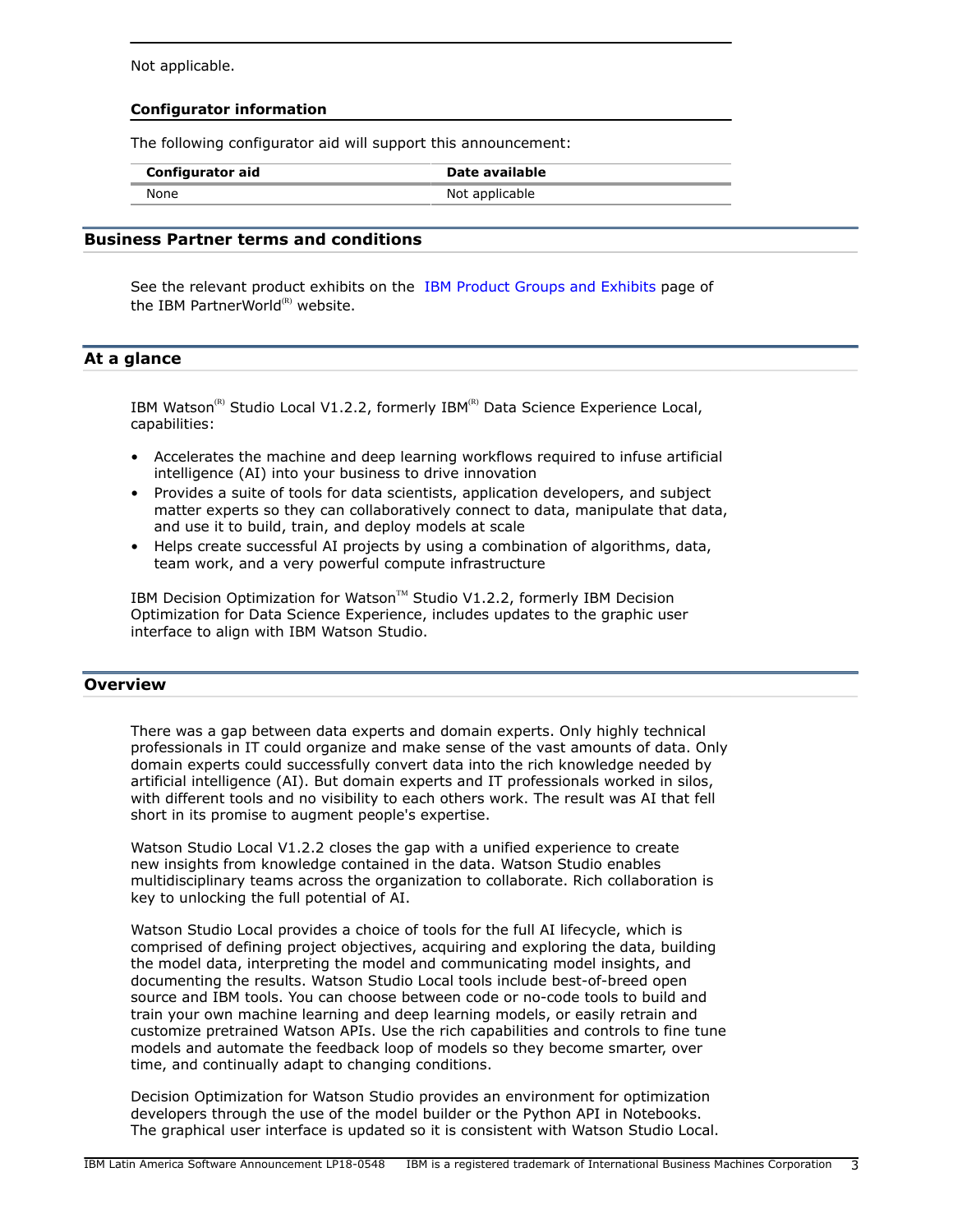Organizations can deploy their models in production using Watson Machine Learning local capabilities. This was previously achieved using Data Science Experience Local Model Management and Deployment. The result is a Representational State Transfer (REST) endpoint available for integration in business applications.

# <span id="page-3-0"></span>**Key prerequisites**

Watson Studio Local can be deployed in three or nine physical or virtual server configurations on a variety of  $Linux^{\scriptscriptstyle(R)}$  operating systems. It supports multiple browsers. For additional information, see the [Technical information](#page-5-0) section.

Decision Optimization for Watson Studio requirements:

- IBM Data Science Experience Local
- Three-node or nine-node physical or virtual server configurations on x86-64 systems
- Red Hat Enterprise Linux Server 7.0 (x86-64) or a Linux on Power $^{(R)}$  operating system

#### <span id="page-3-1"></span>**Planned availability date**

October 2, 2018

# <span id="page-3-2"></span>**Description**

In order to apply artificial intelligence, the first step of the workflow starts with connecting and accessing data. Data scientists spend up to 80% of their time finding and preparing data, and 57% of data scientists say that cleaning and organizing data is the least enjoyable part of their job. The problem is not just limited to data scientists. Business analysts face similar struggles obtaining the data they need to build reports, often having to wait weeks for their IT team to extract data from the source systems.

To address the issue, Watson Studio Local V1.2.2 delivers integrated capability to refine and manipulate data with Data Refinery, a tool that makes fast, self-service data preparation a reality. Watson Studio Local comes with more than 35 data connectors to data sources, whether they are in the IBM Cloud $\mathbb{M}$ , third-party clouds or application, or on-premises.

Once Watson Studio Local is connected to data, the next step is to build and train models. Application developers can get started with pretrained Watson APIs, which are among the most accurate in the industry. These models will understand sentiment, classify topics in text, identify personality insights, or recognize objects in a photo. You have access to well documented APIs with samples and code snippets in popular programming languages.

Not all organizations have access to talent and resources to advanced machine and deep learning technologies. That is why Watson Studio Local offers simple tools to help transfer knowledge to Watson with your own data. One simple tool is the Watson Visual Recognition service, which helps organizations train custom models with their own images to suit specific visual recognition needs.

The machine and deep learning landscape is constantly changing. In Watson Studio Local, organizations will find support for tools, providing users choice to easily train, save, deploy, and automate the retraining of those models. The tools come preinstalled and Watson Studio Local manages the underlying infrastructure so you can focus on projects.

Use Python, R, or Scala in Jupyter Notebook or RStudio $\mathbb{R}$ . Notebooks are a popular environment to create and share documents that contain live code, equations,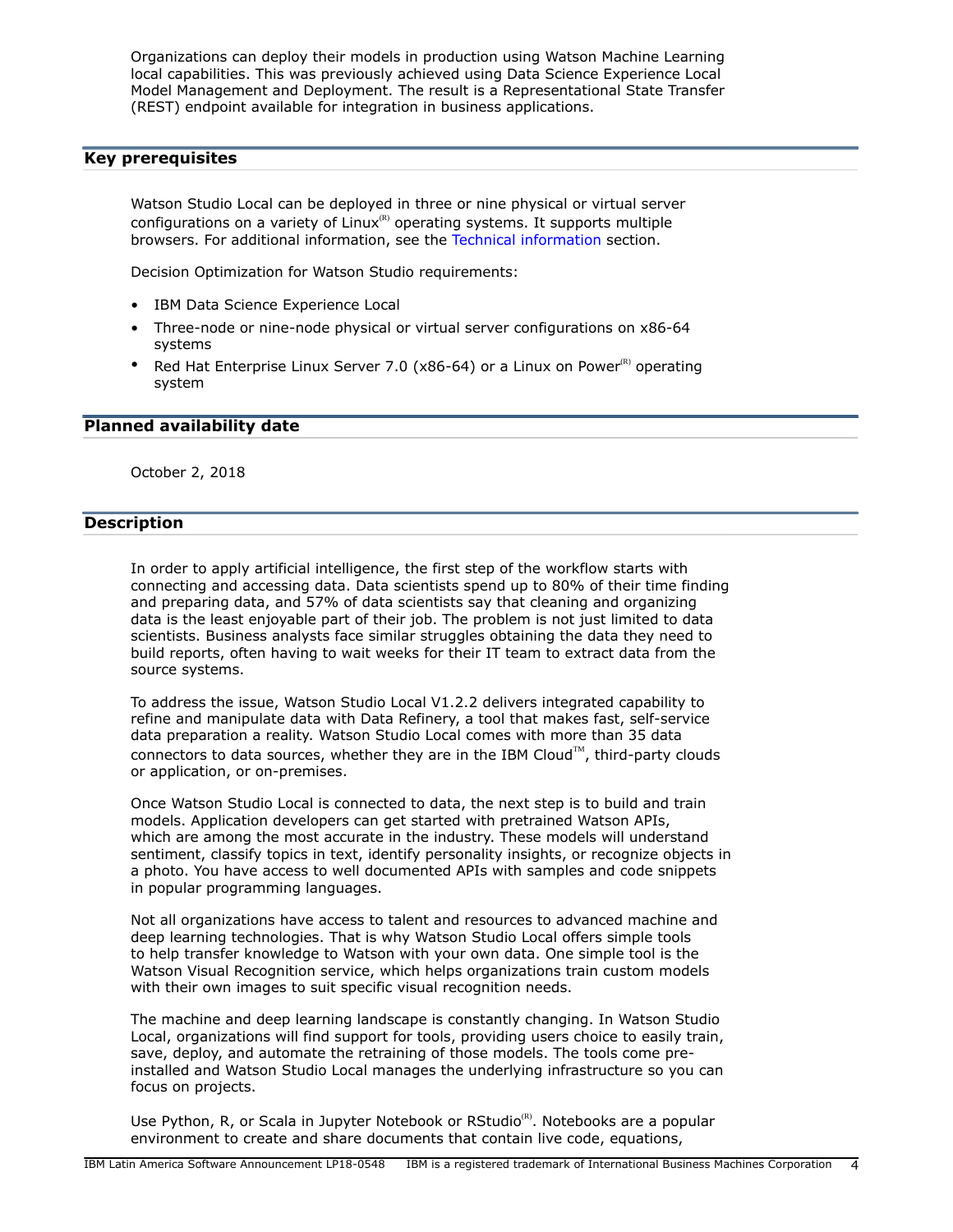visualizations, and explanatory text. Uses include data cleaning and transformation, numerical simulation, statistical modeling, machine learning, and much more.

Although open source code in Python and R is popular because of the low cost, flexibility, and power, the time required to properly create code and ensure that it is working correctly can sometimes be frustrating. Watson Studio Local understands that not everyone is a programmer. For those visual modelers, you have two tools:

- IBM SPSS<sup>(R)</sup> Modeler: An intuitive interface that is intended to be easy for everyone to learn and use, from business users to data scientists. Uncover valuable insights quickly for rapid time-to-value just by using drag-and-drop capabilities.There are thousands of SPSS Modeler users who can import and bring their SPSS streams into Watson Studio Local.
- Advanced AI models have grown in complexity and may require terabytes of data to train. There is a lot of innovation happening around increasing processing capabilities with CPUs, graphics processing units (GPUs), distributed training, and more. Watson Studio Local provides the flexibility to select the hardware for experiments and train models. Organizations can quickly scale up or down compute resources and customize their data science package dependencies within Watson Studio Local's multiple environments.

Each compute environment is dedicated for each project collaborator, so no more competing for resources. Watson Studio Local provides open source and commercial package management capabilities that the data scientist can bring into their Watson Studio Local in order to perform their work in Notebooks, RStudio, and machine learning. The popular conda environment definitions are used for customization. The compute environments are project assets and can be shared and reused by all members of your team for reproducible research.

Moving a model into production is typically a tough task, and deployment requires help from busy IT specialists. Watson Machine Learning Local, formerly Data Science Experience Local Model Management and Deployment, a chargeable component of Watson Studio Local, helps with this task. When a single deployment can take weeks, it is no wonder that most data scientists prefer to hand over their latest model and move onto the next project, rather than persist with the drudgery of continually retraining and redeploying their existing models.

With Watson™ Machine Learning Local, it is possible to automate the retraining of models, and to monitor how the performance of those models evolve over time. This is known as continuous learning, which is unique to Watson Studio Local. Thresholds can be set up, and if the performance varies from the defined threshold, Watson Studio Local sends alerts and notifications so the data scientist can act.

Models are dynamic assets that need to be updated periodically, which is why it is key to have version control so the user can roll back to previous versions when needed. Access is available through APIs and UI.

Dashboards in Watson Studio Local help organizations add end-to-end data visualization capabilities to applications so users can easily drag and drop data to quickly find valuable insight and create visualizations on their own.

Interactive dashboards produce visualizations directly from data in real time. Smart data analysis and visualization capabilities help the data scientist discover underlying patterns and meanings in their data. Data can be explored using filtering and navigation paths. Users can embed dashboards into the application's context to help keep users engaged.

Watson Studio Local gives an organization's models the chance to do what they were always meant to do: learn. By continuously training models using the latest data, organizations can help ensure that they continue to reflect business realities, giving you the insight needed to make smarter decisions and seize competitive advantage.

IBM decision optimization offerings are used for helping make business decisions requiring analysis, such as operations, tactical, and strategic planning, as well as scheduling for a variety of industries, including manufacturing, energy and utilities, finance, logistics, and more. Creating optimization-based business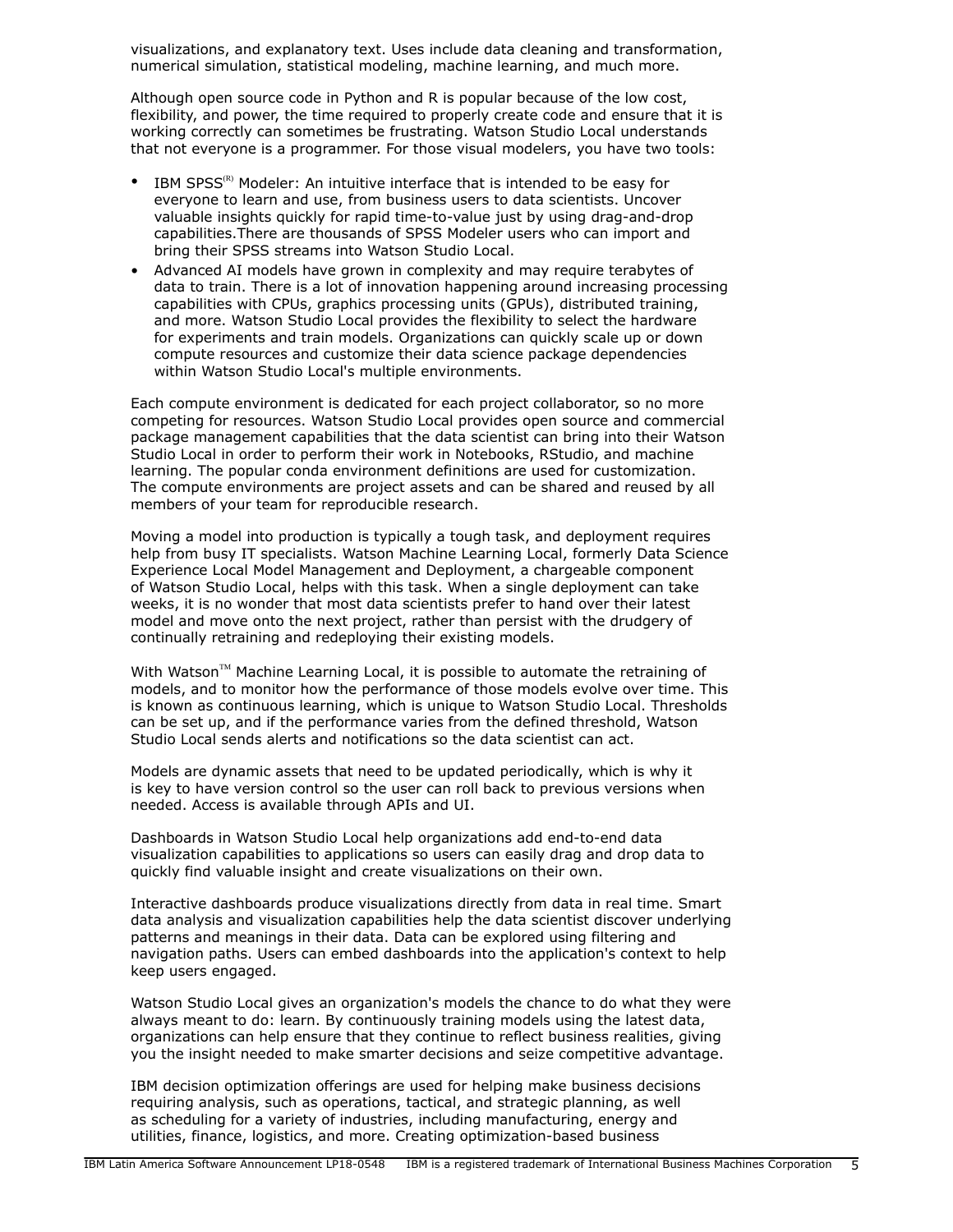applications typically involves collaboration between operations research experts, IT developers, and business users. These applications typically combine constraintbased optimization models, data connectors, business user interfaces, connectors to other analytics, or business functions, for example, prediction or control systems, in order to find solutions to the models. A solution to an optimization model serves as decision proposals for line-of-business users. Decision optimization products deliver the core technology for mathematical optimization and enhanced tooling to support all parties that work with mathematical optimization and benefit from it.

Decision Optimization for Watson Studio is one of the latest tools in the IBM decision optimization offering portfolio. It uses the wealth of functionality and tooling available in Watson Studio Local and adds mathematical optimization engines and tools to develop the optimization model. This empowers data scientists, optimization experts, business analysts, and application developers to use optimization in an unprecedented way. They are enabled to collaborate on defining and deploying enhanced optimization models for line-of-business experts and decision-makers.

Using Decision Optimization for Watson Studio eases this collaboration between predictive and prescriptive analytics, since the user can both develop and deploy their predictive models to get the expected forecasts, and integrate them in their optimization model data.

#### **Accessibility by people with disabilities**

A US Section 508 Accessibility Compliance Report containing details on accessibility compliance can be found on the [Product accessibility information](https://able.ibm.com/request/) website.

#### <span id="page-5-1"></span>**Program number**

| Program number | VRM   | Program name                                          |
|----------------|-------|-------------------------------------------------------|
| 5737-D37       | 1.2.2 | IBM Watson Studio Local                               |
| 5737-F42       | 1.2.2 | <b>IBM Decision Optimization</b><br>for Watson Studio |

#### **Education support**

For education information regarding Watson Studio Local, see the [IBM Watson](https://content-dsxlocal.mybluemix.net/) [Studio Local - content hub](https://content-dsxlocal.mybluemix.net/) website.

#### <span id="page-5-2"></span>**Publications**

For Decision Optimization for Watson Studio and Watson Studio Local, updated documentation will be available on the [IBM Watson Studio Local - content hub](https://content-dsxlocal.mybluemix.net/) website on the planned availability date.

#### **Packaging**

These offerings are delivered through the internet as an electronic download. There is no physical media.

More information about Watson Studio is available from [IBM Marketplace.](https://www.ibm.com/us-en/marketplace/decision-optimization-for-data-science)

On IBM Marketplace, you can discover, try, and buy software, hardware, and services from IBM and third-party providers.

#### <span id="page-5-0"></span>**Technical information**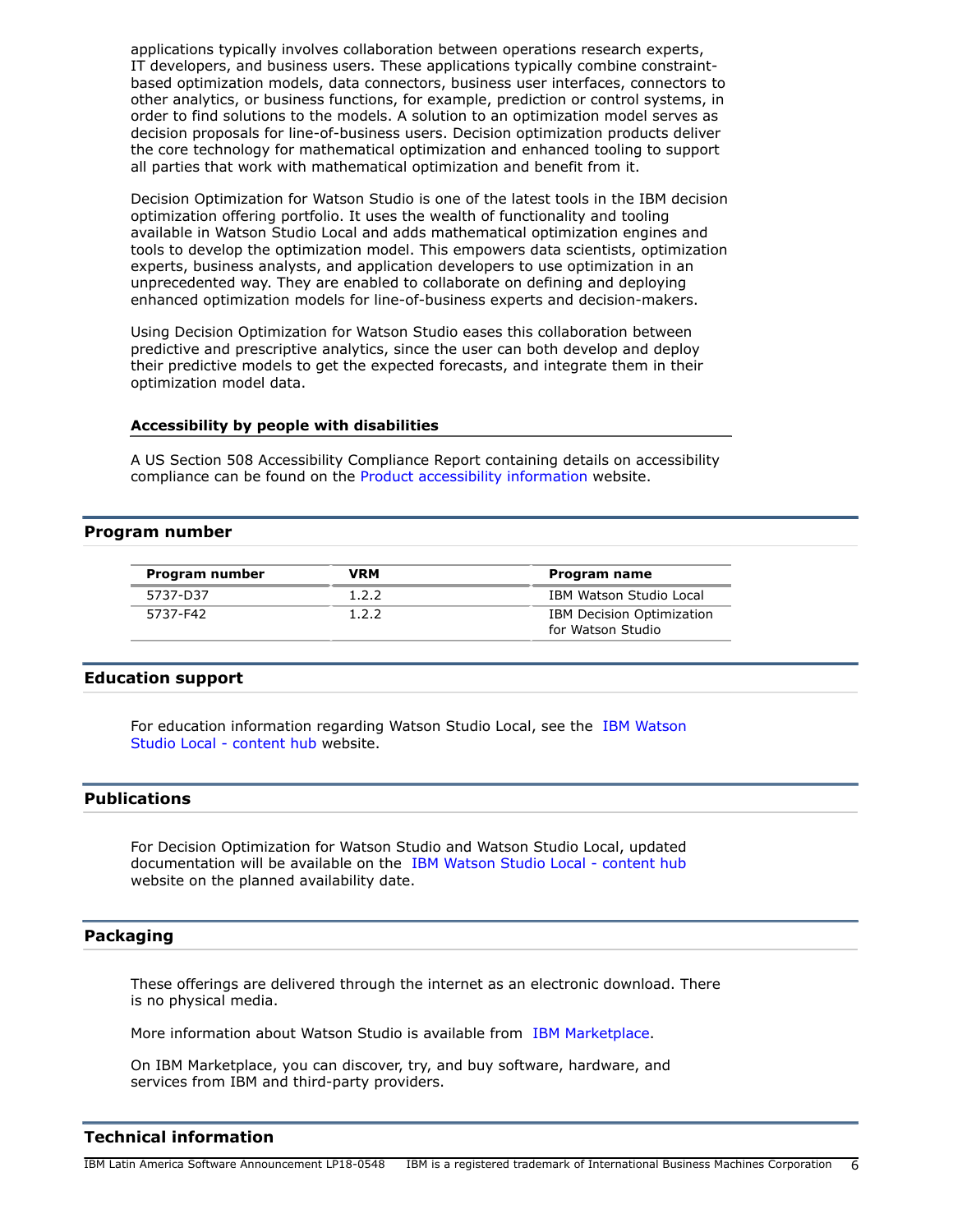Watson Studio Local can be deployed in three or nine physical or virtual server configurations on a variety of Linux operating systems. It supports multiple browsers.

Hardware and software requirements for Watson Studio Local and the Watson Machine Learning Local component can be found on the [Watson Studio Local](https://content-dsxlocal.mybluemix.net/) [content hub](https://content-dsxlocal.mybluemix.net/) website.

Decision Optimization for Watson Studio can be deployed in three-node or ninenode physical or virtual server configurations on x86-64 systems. See the latest hardware and software requirements for Decision Optimization for Watson Studio on the [IBM Software Product Compatibility Reports](https://www.ibm.com/software/reports/compatibility/clarity/index.html) website. Select "Detailed system requirements" to search for the specific requirements.

# <span id="page-6-0"></span>**Ordering information**

# **Passport Advantage(R)**

# **IBM Watson Studio Local (5737-D37)**

| New part description                                                                                                                     | Part number          | <b>Previous part</b><br>description                                                                                                                               |
|------------------------------------------------------------------------------------------------------------------------------------------|----------------------|-------------------------------------------------------------------------------------------------------------------------------------------------------------------|
| <b>IBM Watson Studio Local</b><br>Authorized User Monthly<br>License                                                                     | D1SR9LL              | <b>IBM Data Science</b><br><b>Experience Local</b><br><b>Enterprise Edition</b><br>Authorized User Monthly<br>License                                             |
| <b>IBM Watson Studio Local</b><br>Authorized User License +<br>SW Subscription & Support<br>12 Months                                    | <b>D1SR7LL</b>       | <b>IBM Data Science</b><br><b>Experience Local</b><br><b>Enterprise Edition</b><br>Authorized User License +<br><b>SW Subscription &amp; Support</b><br>12 Months |
| <b>IBM Watson Studio Local</b><br>Authorized User SW<br>Subscription & Support<br>Reinstatement 12 Months                                | D1SR8LL              | <b>IBM Data Science</b><br>Experience Local<br><b>Enterprise Edition</b><br>Authorized User SW<br>Subscription & Support<br>Reinstatement 12 Months               |
| <b>IBM Watson Studio Local</b><br>Authorized User Annual<br>SW Subscription & Support<br>Renewal 12 Months                               | EONIPLL              | <b>IBM Data Science</b><br>Experience Local<br><b>Enterprise Edition</b><br>Authorized User Annual<br>SW Subscription & Support<br>Renewal 12 Months              |
| <b>IBM Watson Machine</b><br>Learning Local Virtual<br>Processor Core Monthly<br>License                                                 | D20BNLL              | <b>IBM Data Science</b><br><b>Experience Local Model</b><br>Management and<br>Deployment Virtual Server<br>Monthly License                                        |
| <b>IBM Watson Machine</b><br>Learning Local Virtual<br>Processor Core License +<br><b>SW Subscription &amp; Support</b><br>12 Months     | D <sub>20</sub> BJLL | <b>IBM Data Science</b><br><b>Experience Local Model</b><br>Management and<br>Deployment Virtual Server<br>License + SW Subscription<br>& Support 12 Months       |
| <b>IBM Watson Machine</b><br>Learning Local Virtual<br>Processor Core SW<br><b>Subscription &amp; Support</b><br>Reinstatement 12 Months | D20BKLL              | <b>IBM Data Science</b><br>Experience Local Model<br>Management and<br>Deployment Virtual Server<br>SW Subscription & Support<br>Reinstatement 12 Months          |
| <b>IBM Watson Machine</b><br>Learning Local Virtual<br>Processor Core Annual SW                                                          | <b>EOPJHLL</b>       | <b>IBM Data Science</b><br><b>Experience Local Model</b><br>Management and<br>Deployment Virtual Server                                                           |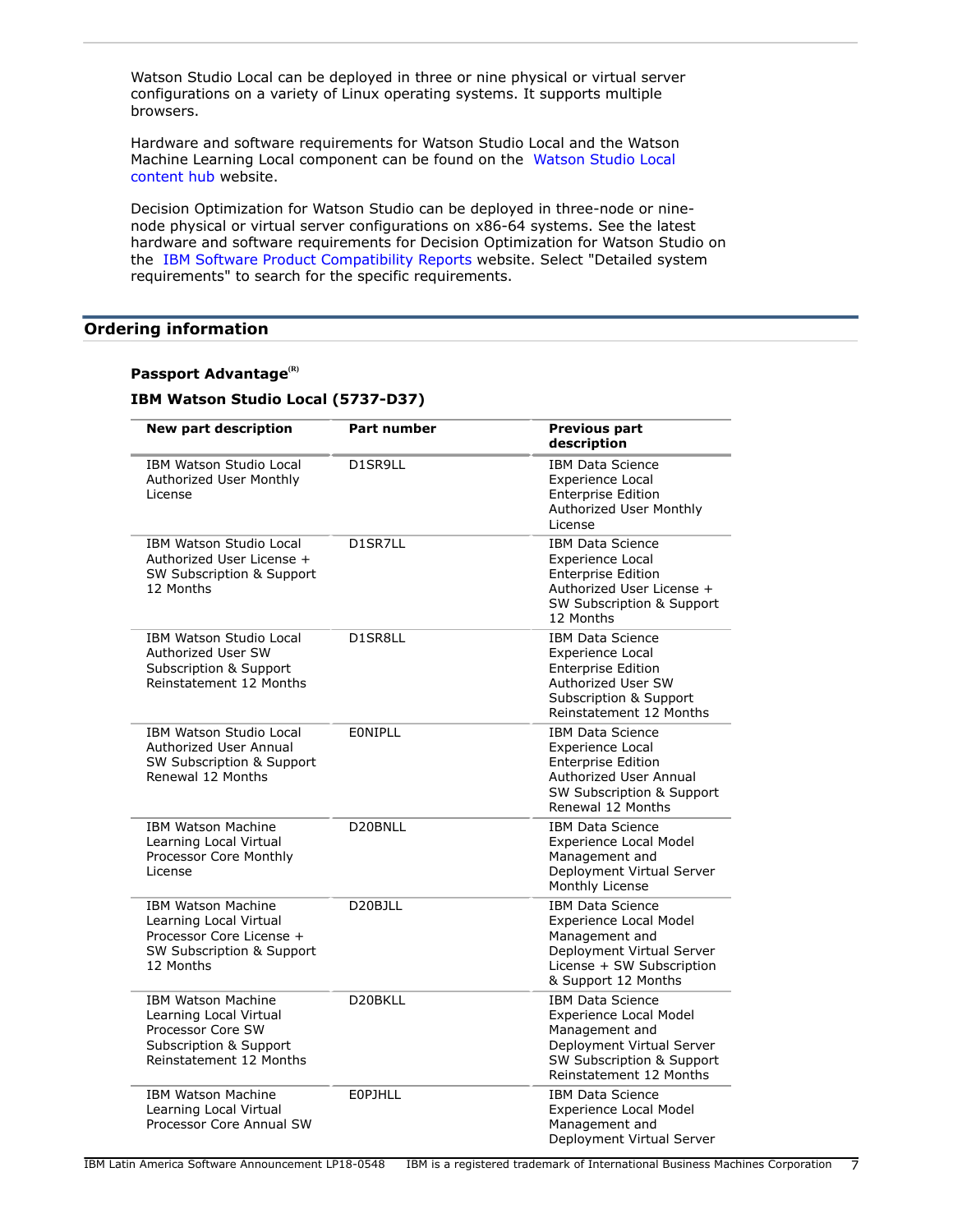| New part description   | <b>Part number</b> | <b>Previous part</b><br>description |
|------------------------|--------------------|-------------------------------------|
| Subscription & Support |                    | Annual SW Subscription              |
| Renewal 12 Months      |                    | & Support Renewal 12                |
|                        |                    | Months                              |

# **IBM Watson Studio Local (5737-D37)**

| <b>New part description</b>                                                                                                             | <b>Part number</b> | <b>Previous part</b><br>description                                                                                                                                           |
|-----------------------------------------------------------------------------------------------------------------------------------------|--------------------|-------------------------------------------------------------------------------------------------------------------------------------------------------------------------------|
| IBM Watson Studio Local<br>for IBM Z <sup>(R)</sup> Authorized<br>User License + SW<br>Subscription & Support 12<br>Months              | D1VDELL            | <b>IBM Data Science</b><br><b>Experience Local</b><br><b>Enterprise Edition for</b><br>IBM Z Authorized User<br>License + SW Subscription<br>& Support 12 Months              |
| IBM Watson Studio Local<br>for IBM Z Authorized User<br>Monthly License                                                                 | D1VDGLL            | <b>IBM Data Science</b><br>Experience Local<br>Enterprise Edition for IBM<br>Z Authorized User Monthly<br>License                                                             |
| <b>IBM Watson Studio Local</b><br>for IBM Z Authorized User<br>Annual SW Subscription<br>& Support Renewal 12<br>Months                 | <b>EONXULL</b>     | <b>IBM Data Science</b><br><b>Experience Local</b><br>Enterprise Edition for IBM<br>Z Authorized User Annual<br>SW Subscription & Support<br>Renewal 12 Months                |
| <b>IBM Watson Studio Local</b><br>for IBM Z Authorized User<br>SW Subscription & Support<br>Reinstatement 12 Months                     | D1VDFLL            | <b>IBM Data Science</b><br>Experience Local<br>Enterprise Edition for IBM<br>Z Authorized User SW<br>Subscription & Support<br>Reinstatement 12 Months                        |
| <b>IBM Watson Machine</b><br>Learning Local IBM Z<br>Virtual Processor Core<br>Monthly License                                          | D20BPLL            | <b>IBM Data Science</b><br><b>Experience Local Model</b><br>Management and<br>Deployment Virtual Server<br>for IBM Z Monthly License                                          |
| <b>IBM Watson Machine</b><br>Learning Local IBM Z<br>Virtual Processor Core<br>License + SW Subscription<br>& Support 12 Months         | D20BLLL            | <b>IBM Data Science</b><br><b>Experience Local Model</b><br>Management and<br>Deployment Virtual Server<br>for IBM Z License + SW<br>Subscription & Support 12<br>Months      |
| <b>IBM Watson Machine</b><br>Learning Local IBM Z<br>Virtual Processor Core SW<br>Subscription & Support<br>Reinstatement 12 Months     | D20BMLL            | <b>IBM Data Science</b><br><b>Experience Local Model</b><br>Management and<br>Deployment Virtual Server<br>for IBM Z SW Subscription<br>& Support Reinstatement<br>12 Months  |
| <b>IBM Watson Machine</b><br>Learning Local IBM Z<br>Virtual Processor Core<br>Annual SW Subscription<br>& Support Renewal 12<br>Months | <b>EOPJILL</b>     | <b>IBM Data Science</b><br><b>Experience Local Model</b><br>Management and<br>Deployment Virtual Server<br>for IBM Z Annual SW<br>Subscription & Support<br>Renewal 12 Months |

# **IBM Decision Optimization for Watson Studio (5737-F42)**

| New part description                                                                                                                                    | Part number | <b>Previous part</b><br>description                                                                                                                    |
|---------------------------------------------------------------------------------------------------------------------------------------------------------|-------------|--------------------------------------------------------------------------------------------------------------------------------------------------------|
| <b>IBM Decision Optimization</b><br>for Watson Studio<br>Development Edition per<br>Authorized User License +<br>SW Subscription & Support<br>12 Months | D1VNPLL     | <b>IBM Decision Optimization</b><br>for Data Science<br>Development Edition per<br>Authorized User License +<br>SW Subscription & Support<br>12 Months |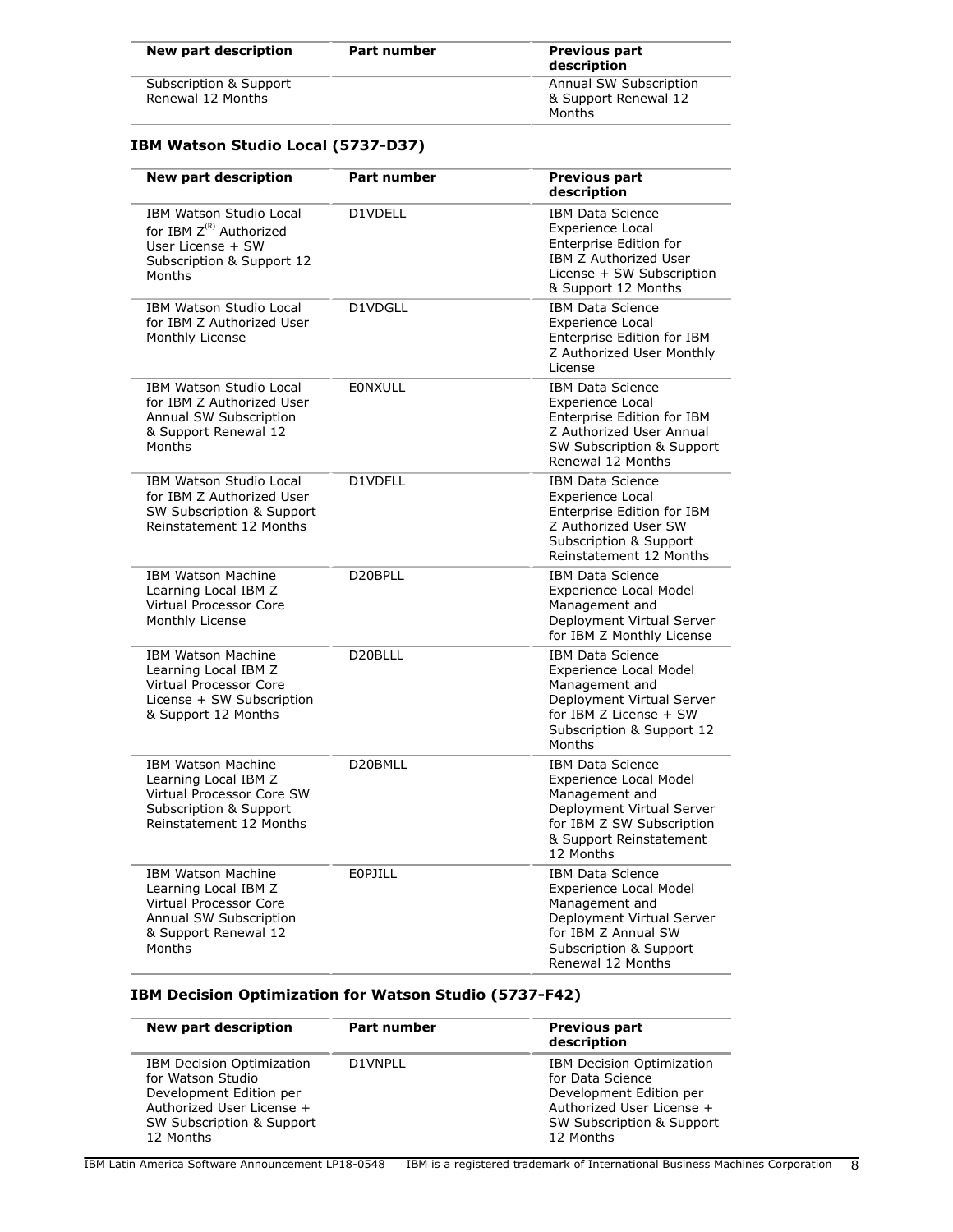| <b>New part description</b>                                                                                                                                            | Part number          | <b>Previous part</b><br>description                                                                                                                                   |
|------------------------------------------------------------------------------------------------------------------------------------------------------------------------|----------------------|-----------------------------------------------------------------------------------------------------------------------------------------------------------------------|
| <b>IBM Decision Optimization</b><br>for Watson Studio<br>Deployment Edition per<br>Virtual Processor Core SW<br>Subscription & Support<br>Reinstatement 12 Months      | D1VNQLL              | <b>IBM Decision Optimization</b><br>for Data Science<br>Deployment Edition per<br>Virtual Processor Core SW<br>Subscription & Support<br>Reinstatement 12 Months      |
| IBM Decision Optimization<br>for Watson Studio<br>Deployment Edition per<br>Virtual Processor Core<br>Monthly License                                                  | D1VR0LL              | IBM Decision Optimization<br>for Data Science<br>Deployment Edition per<br>Virtual Processor Core<br>Monthly License                                                  |
| IBM Decision Optimization<br>for Watson Studio<br>Deployment Edition per<br><b>Virtual Processor Core</b><br>Annual SW Subscription &<br>Support Renewal 12 Mon        | <b>EONZRLL</b>       | <b>IBM Decision Optimization</b><br>for Data Science<br>Deployment Edition per<br><b>Virtual Processor Core</b><br>Annual SW Subscription &<br>Support Renewal 12 Mon |
| <b>IBM Decision Optimization</b><br>for Watson Studio<br>Deployment Edition per<br><b>Virtual Processor Core</b><br>License + SW Subscription<br>& Support 12 Months   | D20CQLL              | <b>IBM Decision Optimization</b><br>for Data Science<br>Deployment Edition per<br><b>Virtual Processor Core</b><br>License + SW Subscription<br>& Support 12 Months   |
| IBM Decision Optimization<br>for Watson Studio<br>Deployment Edition per<br>Virtual Processor Core SW<br>Subscription & Support<br>Reinstatement 12 Months             | D20CRLL              | IBM Decision Optimization<br>for Data Science<br>Deployment Edition per<br>Virtual Processor Core SW<br>Subscription & Support<br>Reinstatement 12 Months             |
| IBM Decision Optimization<br>for Watson Studio<br>Deployment Edition per<br><b>Virtual Processor Core</b><br>Monthly License                                           | D <sub>20</sub> CSLL | IBM Decision Optimization<br>for Data Science<br>Deployment Edition per<br><b>Virtual Processor Core</b><br>Monthly License                                           |
| <b>IBM Decision Optimization</b><br>for Watson Studio<br>Deployment Edition per<br><b>Virtual Processor Core</b><br>Annual SW Subscription &<br>Support Renewal 12 Mon | <b>EOPJMLL</b>       | <b>IBM Decision Optimization</b><br>for Data Science<br>Deployment Edition per<br><b>Virtual Processor Core</b><br>Annual SW Subscription &<br>Support Renewal 12 Mon |

# <span id="page-8-0"></span>**Terms and conditions**

The following License Information documents apply to the offering in this announcement:

| Program identifier | <b>License Information</b><br>document title          | <b>License Information</b><br>document number |
|--------------------|-------------------------------------------------------|-----------------------------------------------|
| 5737-D37           | IBM Watson Studio Local                               | L-KLSY-B3GTHB                                 |
| 5737-D37           | <b>IBM Watson Machine</b><br>Learning Local           | L-KLSY-B3GTPU                                 |
| 5737-F42           | <b>IBM Decision Optimization</b><br>for Watson Studio | L-ASAY-B4LEMN                                 |

Select your language of choice. Follow-on releases, if any, may have updated terms. See the [License Information documents](https://www.ibm.com/software/sla/sladb.nsf/search?OpenForm) website for more information.

### <span id="page-8-1"></span>**Prices**

# **Passport Advantage**

For Passport Advantage information and charges, contact your IBM representative, authorized IBM Business Partner, or authorized IBM Business Partner for Software